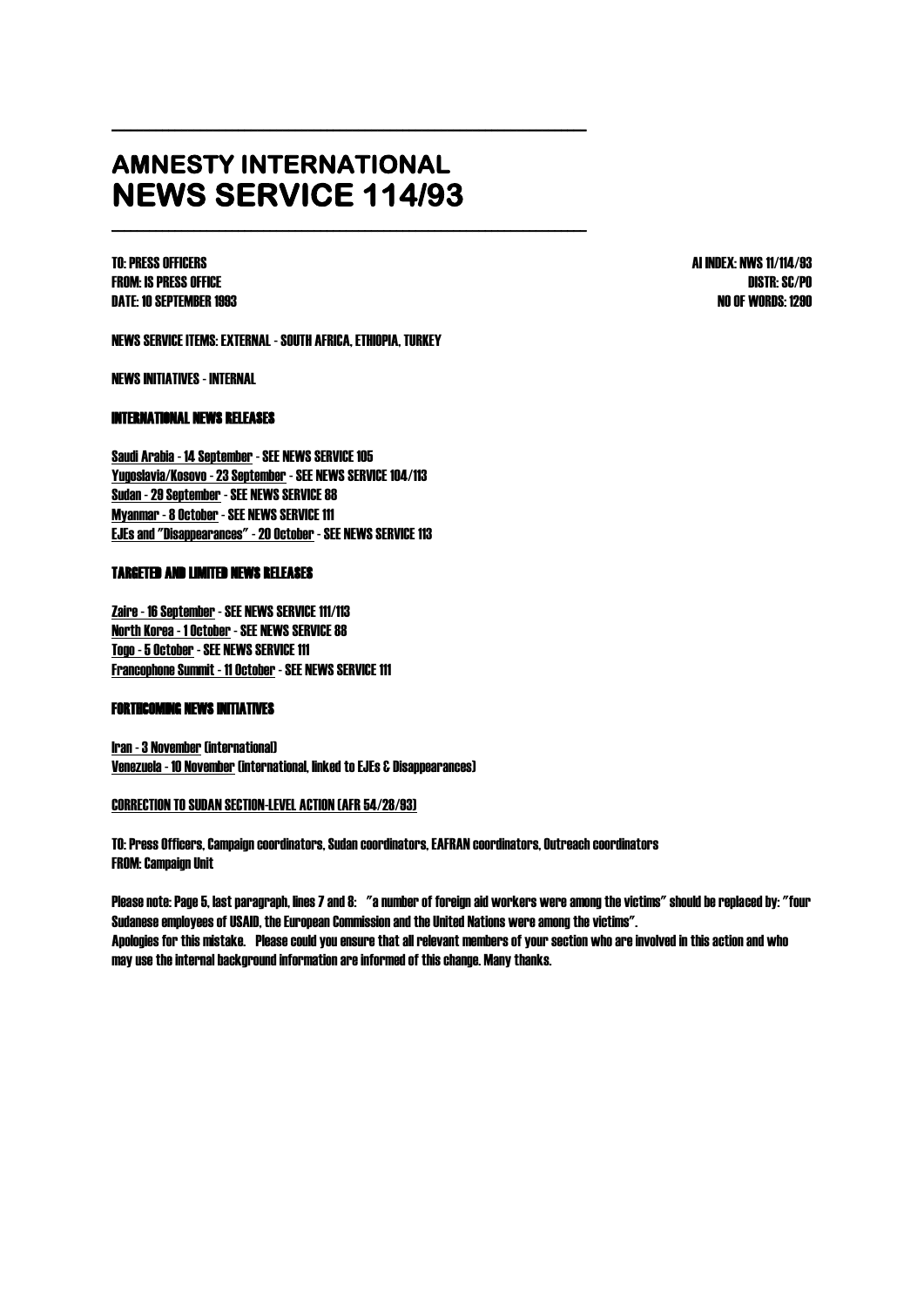News Service 114/93

#### AI INDEX: AFR 53/WU 03/93 10 SEPTEMBER 1993

#### SOUTH AFRICA: ANC NATIONAL EXECUTIVE COMMITTEE FAILS TO ACT AGAINST HUMAN RIGHTS VIOLATORS

On 29 August 1993 the National Executive Committee of the African National Congress (ANC) responded publicly to the report of the ANC-appointed Motsuenyane Commission, an independent inquiry into human rights abuses by ANC members during the 1980s (see AFR 53/WU 02/93, 24 August 1993).

The Motsuenyane Commission found that torture and killings were carried out during the 1980s by ANC personnel in the ANC's camps in exile and identified a number of the alleged perpetrators. The ANC's National Executive Committee accepted the Commission's findings. The Committee also said it accepted collective responsibility for the abuses and apologized unreservedly to the victims. However, the ANC's leadership declined to take prompt steps to discipline the perpetrators identified by the Commission or to remove them from positions of authority over others.

The ANC's National Executive Committee placed much emphasis on past and continuing human rights violations committed against ANC members and supporters by the South African government and its agents. They argued that steps by the ANC to discipline its own members and have them brought to justice should be matched by simultaneous steps on the part of the government. They called upon the government to set up immediately a "Commission of Truth" to inquire into "all the violations of human rights ... from all quarters", to "provide the moralbasis for justice" and help prevent any repetition of abuses in the future. This would be consistent with the government's clear obligation under international law to investigate all reports of political killings, torture and other human rights violations by its security forces.

Amnesty International remains concerned that the South African authorities have steadfastly refused to acknowledge responsibility for past and ongoing human rights violations by the security forces, and have failed in all but a handful of cases to bring perpetrators to justice. However, in Amnesty International's view this failure on the part of the government does not excuse the ANC from taking prompt and firm measures to discipline human rights violators within its own ranks.

Amnesty International welcomes the work done by the Motsuenyane Commission to expose human rights abuses and identify the perpetrators. It also welcomes the ANC's acknowledgement of collective responsibility for human rights abuses committed by ANC personnel. But the organization urges the ANC's National Executive Committee to take immediate steps to, at the very least, ensure that individuals identified by the Commission cease to hold positions which could in any circumstances give them authority over prisoners or responsibility for the use of force, now or in the future. The ANC should provide financial compensation for victims or their relatives, and should offer all necessary assistance to those still in need of medical, psychiatric or other support because of abuses suffered in exile at the hands of ANC personnel.

Amnesty International once again urges the South African government to ensure that urgent independent and thorough investigations are mounted into all allegations of human rights violations by members of its security forces and to bring those responsible for such violations to justice.

ENDS/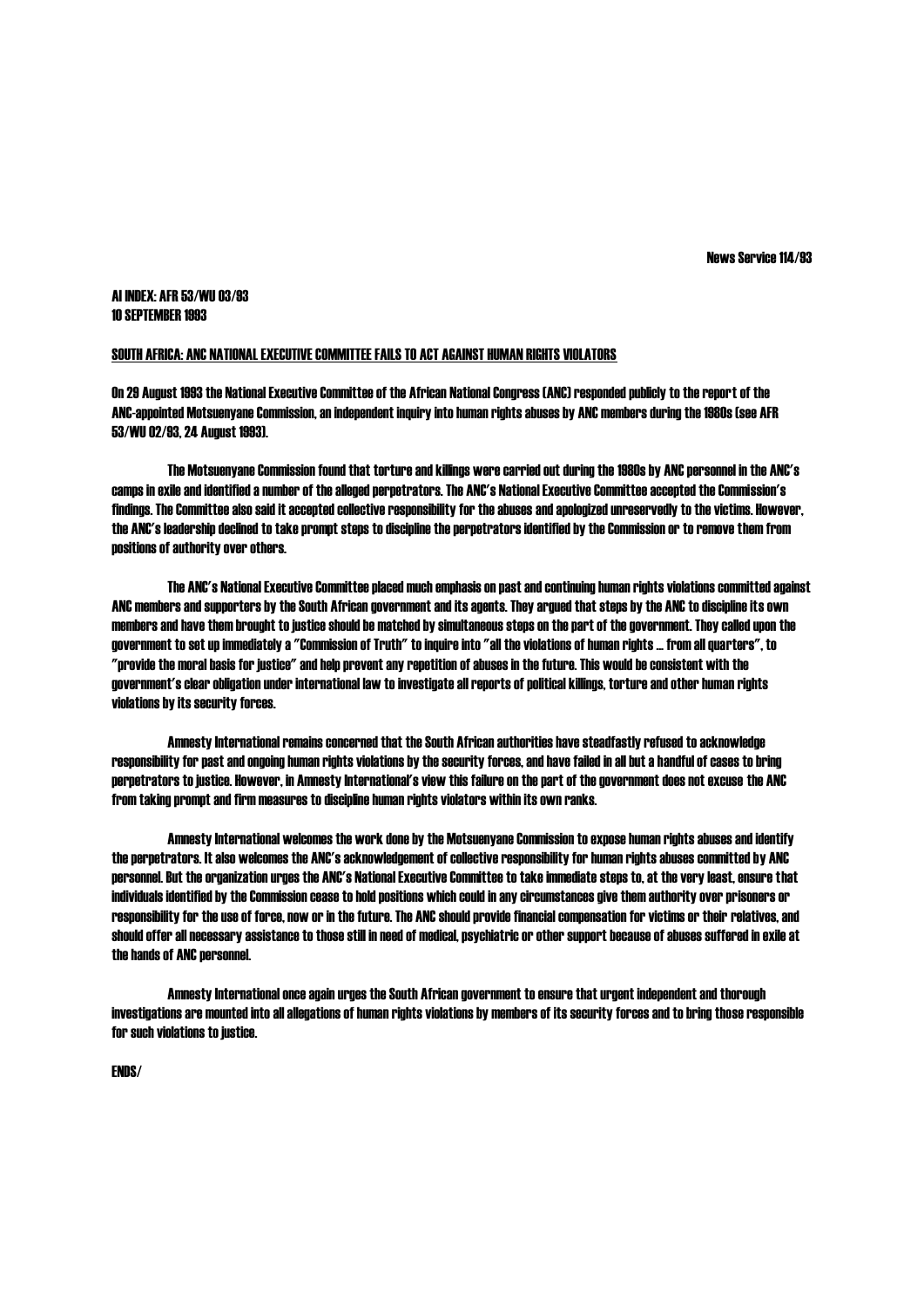News Service 114/93

AI INDEX: AFR 25/WU 03/93 10 SEPTEMBER 1993

#### ETHIOPIA: PROFESSOR ASRAT WOLDEYES RELEASED, SIX OTHERS STILL HELD

(Update to News Service 91/93 dated 4 August 1993 - Arrests of two government opponents and court witnesses)

Professor Asrat Woldeyes, president of the opposition All-Amhara People's Organization (AAPO), who was arrested on 19 July 1993 and charged with political offences, was released on bond by an Addis Ababa district court on 31 August 1993.

Amnesty International has learnt that a total of six other people were also arrested and charged in the same court case, including Sileshi Mulatu, an AAPO official, Teshome Bimerew, a university student accused of possessing an AAPO leaflet, and four farmers. These six are still detained.

According to Amnesty International's information, the Addis Ababa High Court overruled the district court which had ordered their release on bond at the same time as it released Professor Asrat Woldeyes. The reasons for the High Court judgment are not known. All six detainees are held in the Central Prison in Addis Ababa (known as "Karchele"), where they are allowed brief family visits. No trial date has been set. The prosecution witnesses who had been detained have now been released.

Amnesty International is continuing to press for the unconditional release of the six detainees, and the withdrawal of the charges against all defendants, including Professor Asrat Woldeyes, as it believes they were arrested for their peaceful opinions critical of the government.

ENDS/